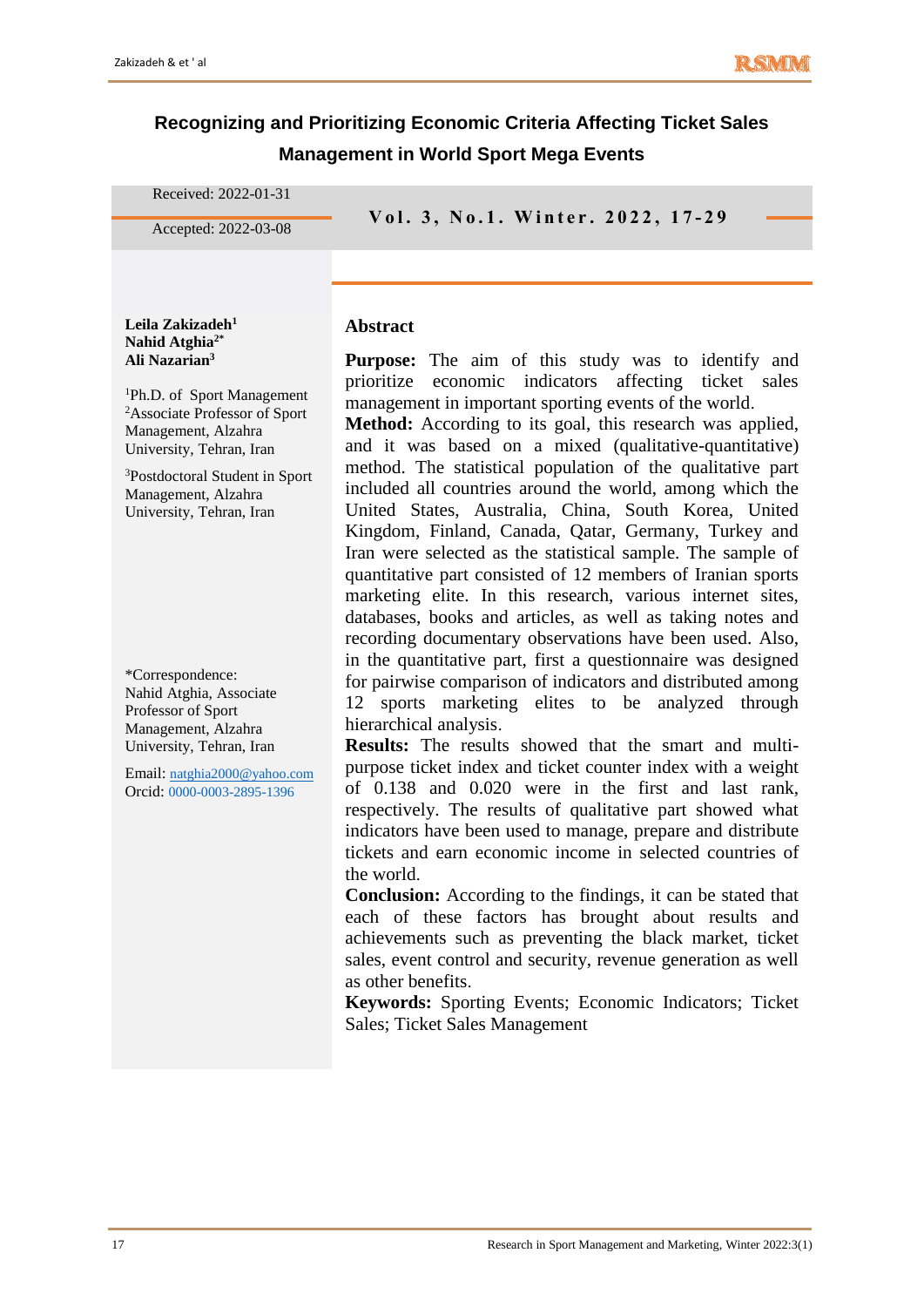# **Introduction**

Sport is a global commodity and service so that many people around the world enjoy doing training, watching sport competitions and events and participating in a variety of sports. It is safe to say that few industries in the world can gather millions of spectators from all over the world at the same time for a special occasion. On the other hand, these viewers need to buy tickets to attend sports events. This is why many experts emphasize the importance of choosing the right approaches to manage ticket sales from various aspects, and all of them agree that the sports spectator plays a key role in earning income in the sports industry and that ticket sales are of high importance for success of a professional sports organization (Kim & Trail, 2010). Today, various sporting events all over the world attract millions of people as players, spectators and fans, and this maximum participation in sports has strengthened the economic aspects of the sports industry. Although earning money through ticket sales has declined in recent years because of television broadcasting rights and sponsorships, ticket sales are still one of the most important ways of making money at sporting events at various levels (Coates, 2007). Considering the economic conditions of different countries, one of the essential factors in the attendance of spectators and the purchase of tickets for sporting events is economic conditions, and the ticket price and its payment mode, as well as the way tickets are presented to the public can have significant effects on ticket sales (Iho & Heikkilä, 2010).

Previous studies were reviewed to explain the research problem. Benar (2016) quotes Hall (2009) that the presence of spectators in sports events indicates a significant revenue stream for clubs and sports organizations with economic benefits for both cities and

countries. Benar (2016) quotes Dehghan Ghahfarkhi (2010) as saying that the presence of a large number of spectators and buying tickets supply part of the team's expenses. Also, the factors affecting revenue generation of the competitions include the number of hostings, the capacity of stadiums and the number of views, that is, any factor causing more spectators to attend and increases their motivation to participate in competitions will cause more ticket sales, ultimately leading to higher revenue (Naqdi et al., 2013). Obviously, in recent years, countries such as Brazil, Russia, India and South Africa have been faced with security problems in hosting major sporting events, and since the growth of tourism and the presence of spectators from around the world are of high importance in successful economic development, the authorities in these countries are trying to solve the current problems (Peeters et al., 2014). Norouzi et al. (2018) in their research studied three policies of increasing the usefulness of competition time, ticket sales, and advertising before the competition, and the results of their model showed that advertising followed by the competition time has the greatest impact on price and hence on revenue from competition. In a study, Feizi et al. (2019) categorized the factors influencing ticket sales into eight areas: facilities, socio-cultural, competitive appeal, economic, managerial, marketing, technology, and planning. Besides, according to the confirmatory model, sociocultural factors, marketing, technology, management, economics, planning, attractiveness and facilities had the greatest impact on ticket sales in the Iranian Football Premier League, respectively. In the study of Nugraha et al. (2021) aimed at improving the design of a multi-sport event ticket accounting information system through implementing RFID and blockchain technologies in COVID-19 health protocols,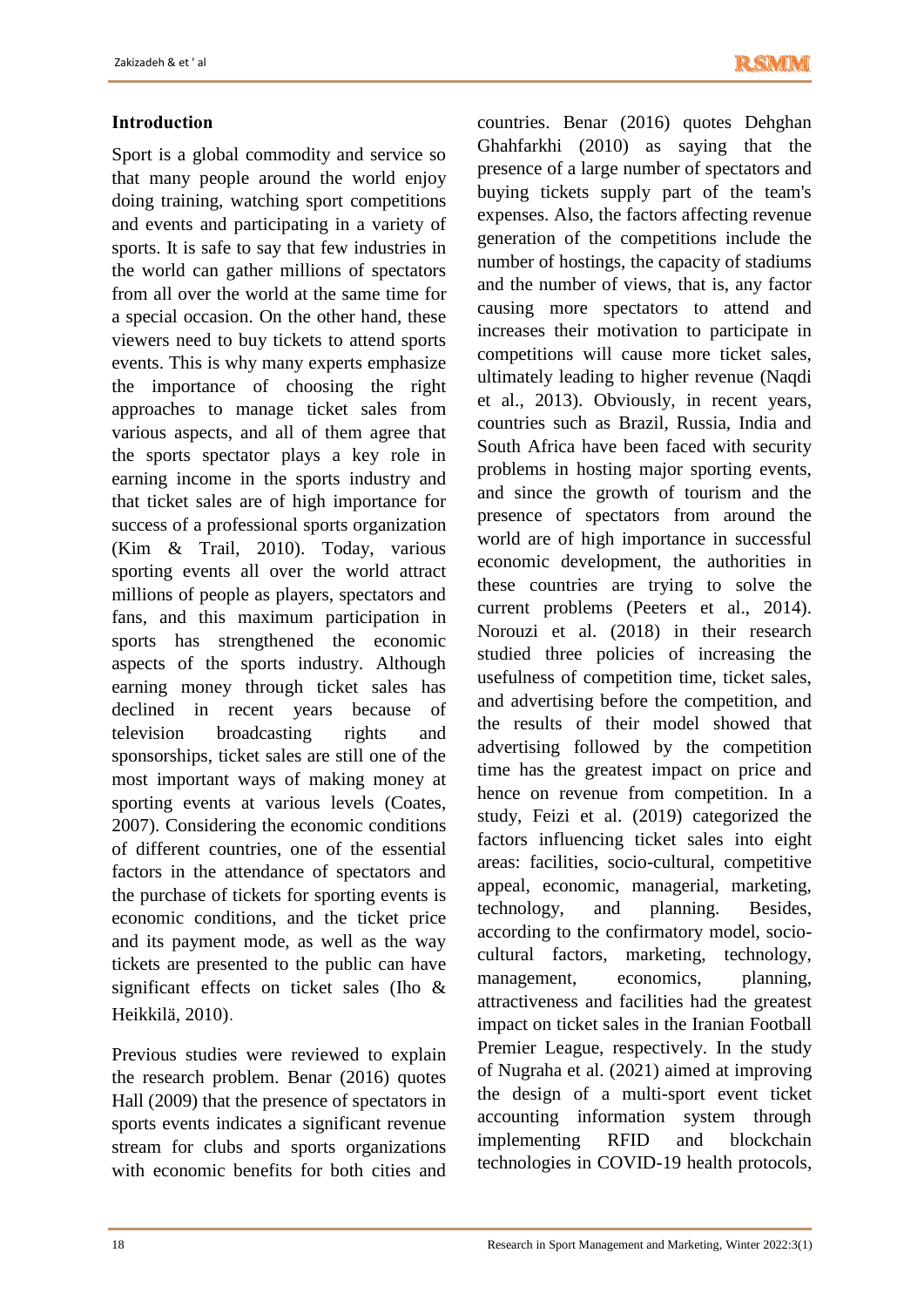ticket effectiveness for spectators was challenged due to budget and environmental issues. Kim et al (2021) in a study with the aim of examining the motivational determinants for digital tickets showed that both internal and external stimuli are positive predictors of the intention to continue using digital tickets but that only internal motivation has a positive effect on the intention to continue through service satisfaction. In addition, the relationship between intrinsic motivation, service satisfaction, and persistent intent in consumers with high mental distress was higher than in those with low mental distress. According to the researchers, review of previous studies suggests that no study has examined the economic indicators affecting the management of ticket sales for sporting events. Therefore, the present study seeks to fill this research gap and develop previous studies.

Spectators are a valuable asset of sports clubs (Izadi & Deylami, 2015). Not only do spectators make direct revenue for clubs and sports organizations by purchasing tickets of matches but they also indirectly play a major role in generating income by attracting sponsors and ancillary services (Philipp, 2002). Cultural promotion, economic development, social personality, income generation, political relations and so forth are among the achievements of any event (Downward et al., 2009). Agha and Taks (2015) also found that accepting small hostings is easier than large events and has a good economic income, and the host does not incur the heavy costs of large events. The experiences of different countries have shown that new methods of ticket sales create order and tranquility in the stadium, respect the rights of viewers and increase the security factor of the matches, and on the other hand prevent the emergence of a black market. Other services such as ticket sales along with lottery, gift giving, and selling tickets through electronic devices make ticket delivery faster and easier (Wilder, 1995).

A look at economic situation of Iran's sports industry shows that the share of sports industry in GDP is 1.1%, which is significantly lower than the global index, while this share is 0.75-4.4% in different countries and it can affect ticket prices (Asgarian et al., 2005). Ticket sales through the box office, which is a common method in Iran, has caused a waste of time, created a black market and in some cases disturbed economic health. Obviously, in any modern organization, achieving goals with maximum efficiency and performance is the most important mission, and to achieve this goal, all activities of the organization must be done based on a specific plan to identify all problems and obstacles and present solutions with a broad perspective (Talibpour, 2013). According to Article 44 of Iranian Constitution as well as the emphasis of the government and sports confederations on privatization, all clubs have no choice but to generate revenue through the private sector. At present, ticket sales in Iran provide a small source of income for clubs, and since the fiscal costs of clubs are mostly financed by government organizations, if the government does not support reputable sports clubs and teams, their survival is not possible (Izadi & Deylami, 2015).

As we know, sport is becoming more and more commercialized and most sports institutions are moving towards professionalism over the years. Professional sports such as football have attracted large crowds of people and are today a trade in billion euros. Sports revenue comes from the media, ticket sales, sponsors, sales of goods and services, as well as other sources. Over the past years, sport has become further globalized, and sporting events are easily broadcast around the world with the help of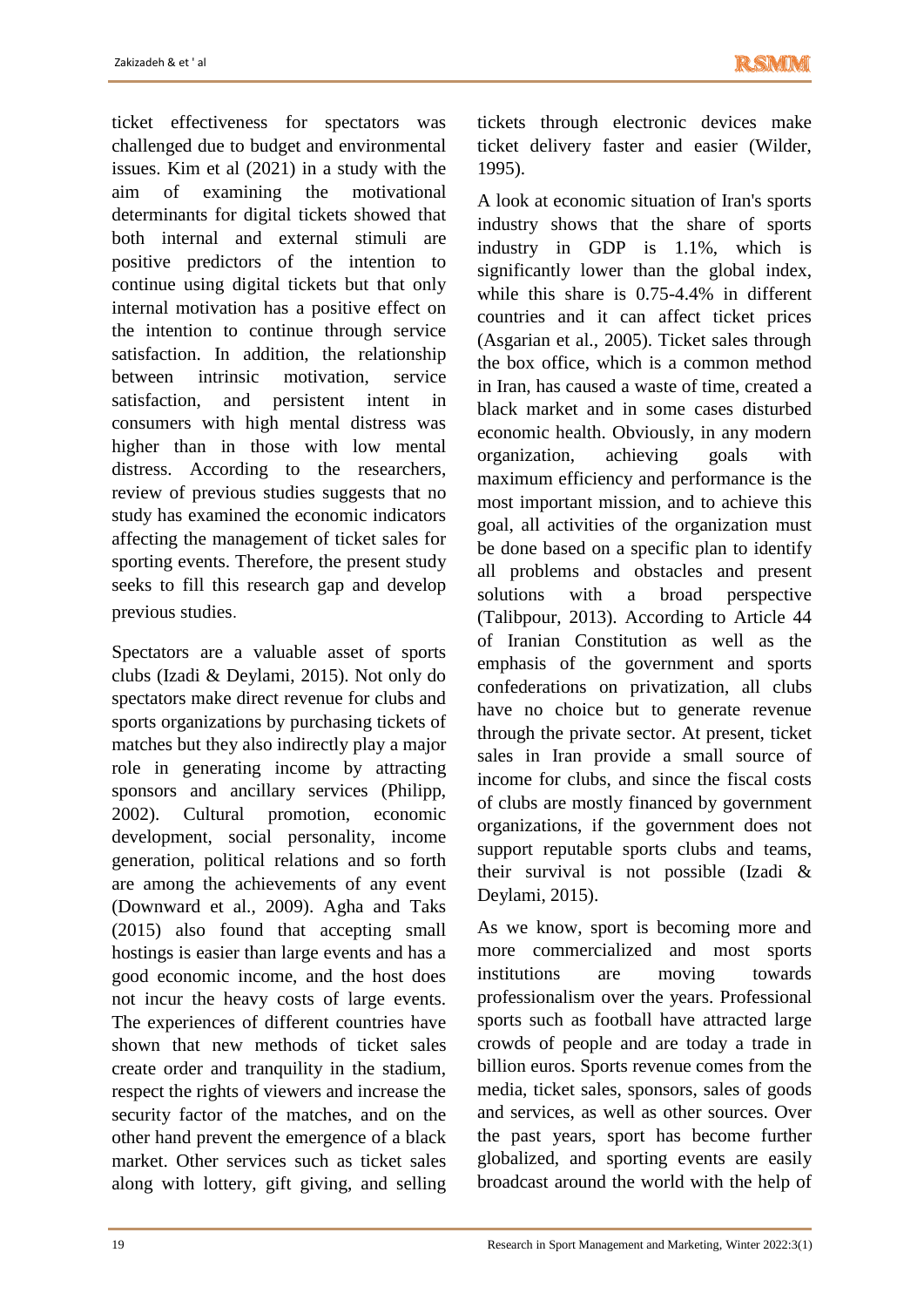media, computer equipment and the Internet (Rahimizadeh et al., 2012). International sporting events are a venue in which the prestige of the host countries becomes evident, which must be taken seriously. Cultural promotion, economic development, social character, income generation, political relations and the like are among the achievements of holding each event. Ticket sales as a direct income from spectator visits are among the most important revenuegenerating processes in sporting events (Katkat, 2014). The sale of the first tickets of Tehran Bus Company, which were paper tickets, dates back to 1952. Since then, various types of time-bound credit tickets with passenger photos, travel credit tickets, prepaid credit tickets, smart tickets, tickets for special groups and so forth have been designed and used. Tickets for the first time were officially sold out at 1978 World Cup qualifier matches. Football in our country started as an amateur sport. However, the nature of football in this world has been professional since its inception, and that is why football distinguished itself from other disciplines in new Olympics. According to the Olympic Charter, only amateur athletes had the right to participate in Olympic sports competitions, and football entered the Olympic arena as a professional sport with the presence of amateurs from the beginning of 20th century (Bastani Rad, 2007). According to Talibpour's research, ticket sales in Iran are mostly done at box office, or else one of the sponsors buys all the tickets for the event. This method is meant to encourage spectators to attend the stadiums. In recent years, online tickets have been sold for sports such as football and volleyball and have been somewhat successful, but there are a number of obstacles to the implementation of online ticket sales in Iranian Premier Football League, which are classified into four categories: financial, organizational,

technical and behavioral, among which technical barriers have been more pronounced than other obstacles. With the advancement of science and technology, the sale and purchase of goods and services has taken on a new form that has abandoned the traditional forms (Talibpour et al., 2013). In 2010, Pradisathaporn reviewed ticket sales at 2008 Beijing Olympics, listing digital and multi-purpose ticketing and its benefits. In 2006, Thamnopolos introduced marketing research methods and promotional strategies at 2000 Sydney Olympics and concluded that despite initial failures in ticket sales, the organizing committee managed to sell tickets to a new record in addition to proper ticket sales, achieving 87.9% of ticket sales for this Olympic event.

Given the importance of the above content, the present study attempts to analyze the current situation with a comparative study in the field of identifying economic indicators affecting ticket sales management in major sporting events in order to present suitable solutions for ticket sales in Iran.

### **Materials & Methods**

This was an applied research, which was methodologically mixed (qualitative and quantitative). In the present study, qualitative data were first collected, which led the researcher to describe numerous aspects of the phenomenon. The researcher then prioritized the resulting indicators regarding their impact on ticket sales via collecting quantitative data. To collect quantitative data, hierarchical analysis and Expert Choice Software (version 11) were used to prioritize the economic indicators influencing ticket sales in the country (Karami et al., 2014). Moreover, according to data collection approach, the research method is a combination of focus group with comparative and analytical modeling that is done as a case study by examining the current situation in the country as well as selected countries. Various Internet sites,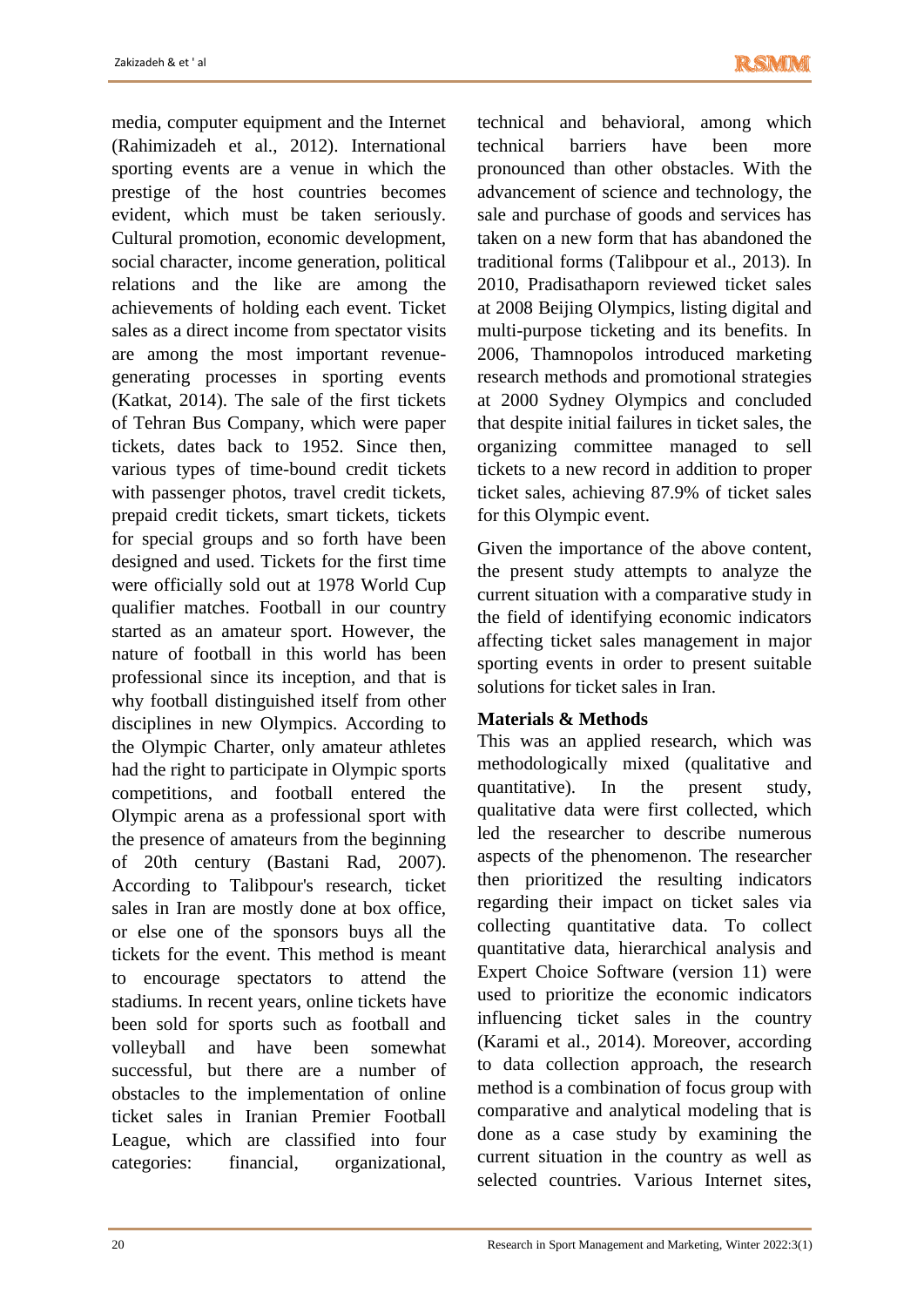databases, books and articles, note sheets as well as recording documentary observations have been used. In the hierarchical analysis section, first a questionnaire was designed for pairwise comparison that was then distributed among 12 sports marketing elites.

#### **Results**

In the process of hierarchical analysis, first the variables related to each criterion are compared with each other pairwise, and the relative weight of each to its own criterion is determined. Subsequently, the weight of the criteria is measured relative to each other, and final combination of the variable is

determined by linking the weight of each criterion with that of variable in the criterion.

# **The following indicators were used in this research:**

F1 outsourcing; F2 automatic ticket; F3 fan package; F4 marketing research; F5 flexible packages; F6 Instant quota control and processing; F7 smart and multi-purpose ticket; F8 ticket pre-sale; F9 mobile advertising; F10 Internet ticket; F11 ticket counter.



**Figure 1:** Compilation of ticket sales indicators

#### **Pairwise comparison scale**

Pairwise comparisons were made according to the hierarchical structure. This comparison was performed using a scale

designed ranging from similar preference to the most preferred.

| <b>rapic 1.</b> I alleg comparison searc   |                        |  |  |  |  |
|--------------------------------------------|------------------------|--|--|--|--|
| Preferences (oral judgment)                | <b>NUMERICAL VALUE</b> |  |  |  |  |
| Similar preference                         |                        |  |  |  |  |
| Similar preference to relatively preferred | 2                      |  |  |  |  |
| <b>Relatively preferred</b>                | 3                      |  |  |  |  |
| Moderately to strongly preferred           | 4                      |  |  |  |  |
| <b>Highly preferred</b>                    | 5                      |  |  |  |  |
| Strongly to very strongly preferred        | 6                      |  |  |  |  |
| Very strong preference                     | 7                      |  |  |  |  |
| <b>Highly preferred</b>                    | 8                      |  |  |  |  |
| <b>Extremely preferred</b>                 | 9                      |  |  |  |  |

#### **Table 1.** Paired comparison scale

#### **Calculation of geometric mean**

After the questionnaires were completed by the experts, various opinions were expressed for each of the options. To solve this problem, comparison tables were combined. In this method, the geometric mean can be

used according to the following formula:

$$
a_{ij} = \left(\begin{matrix} a & a \\ \prod_{i=1}^n a_{ij} & \end{matrix}\right)^{1/n}
$$

In which:

*aij:* represents geometric mean of a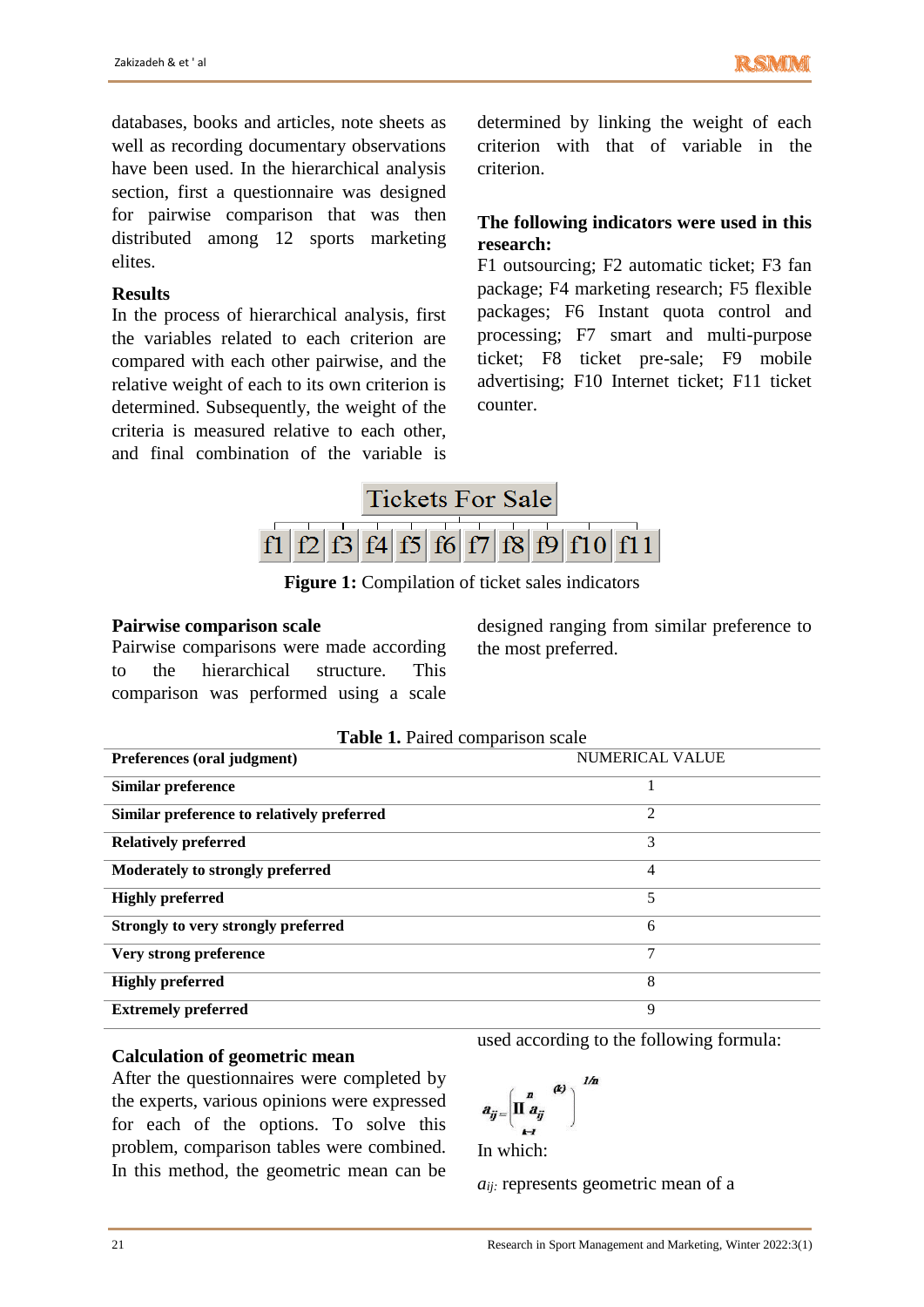*a;* the criterion compared to options;

the benchmark options**.**

*K*: the code that completes the answer sheet;

| $n$ : the number of respondents who compared |
|----------------------------------------------|
|----------------------------------------------|

**Table 2.** Pairwise comparison matrix after combining expert opinion

|                | F1   | F <sub>2</sub> | F3   | F <sub>4</sub> | F5   | F6   | F7   | F8   | F9   | <b>F10</b> | <b>F11</b> |
|----------------|------|----------------|------|----------------|------|------|------|------|------|------------|------------|
| F1             |      | 0.37           | 0.39 | 0.72           | 0.78 | 0.82 | 0.21 | 0.31 | 0.22 | 0.18       | 1.42       |
| F <sub>2</sub> | 2.69 |                | 1.58 | 1.48           | 1.17 | 1.53 | 0.51 | 1.53 | 0.36 | 0.43       | 5.37       |
| F3             | 2.52 | 0.63           |      | 2.23           | 0.55 | 2.68 | 0.53 | 0.60 | 0.66 | 0.45       | 2.52       |
| ${\bf F4}$     | 1.38 | 0.67           | 0.44 |                | 0.58 | 1.89 | 1.09 | 2.81 | 2.73 | 1.98       | 4.2        |
| F5             | 1.27 | 0.85           | 1.81 | 1.7            |      | 3.52 | 1.67 | 2.79 | 1.6  | 0.58       | 4.61       |
| <b>F6</b>      | 1321 | 0.65           | 0.37 | 0.53           | 0.28 |      | 1.11 | 1.6  | 0.56 | 0.26       | 5.65       |
| ${\bf F7}$     | 4.66 | 1.88           | 1.86 | 0.92           | 0.6  | 0.90 |      | 3.6  | 1.1  | 2.56       | 4.27       |
| F8             | 3.21 | 0.65           | 1.64 | 0.35           | 0.36 | 0.62 | 0.27 |      | 1.12 | 0.66       | 5.79       |
| F9             | 4.53 | 2.74           | 1.5  | 0.36           | 0.62 | 1.76 | 0.9  | 0.89 |      | 1.32       | 5.8        |
| <b>F10</b>     | 5.35 | 2.28           | 2.18 | 0.50           | 1.7  | 3.8  | 0.39 | 1.5  | 0.75 |            | 7.04       |
| <b>F11</b>     | 0.70 | 0.18           | 0.39 | 0.24           | 0.21 | 0.17 | 0.23 | 0.17 | 0.17 | 0.14       |            |

#### **Calculation of relative weight of indicators**

After developing the hierarchical structure and calculating the geometric mean, mathematical operations were performed in the Expert Choice Software environment to prioritize ticket sales indicators of sports in the country. At this stage, first the relative weight and then the absolute weight are presented.

### **Improved incompatibility**

For each matrix, the quotient of incompatibility index division by incompatibility index of random matrix is a suitable criterion for judging the incompatibility, which we call the incompatibility rate. If this value is  $\leq 0.1$ , the compatibility of the system is acceptable; otherwise, the judgments should be revised.



**Figure 2:** Final results of pairwise comparison of indicators in the relative weight mode

Diagram 2 shows the results of pairwise comparison of the indicators obtained for ticket sales. According to this diagram, from the perspective of experts, smart and multi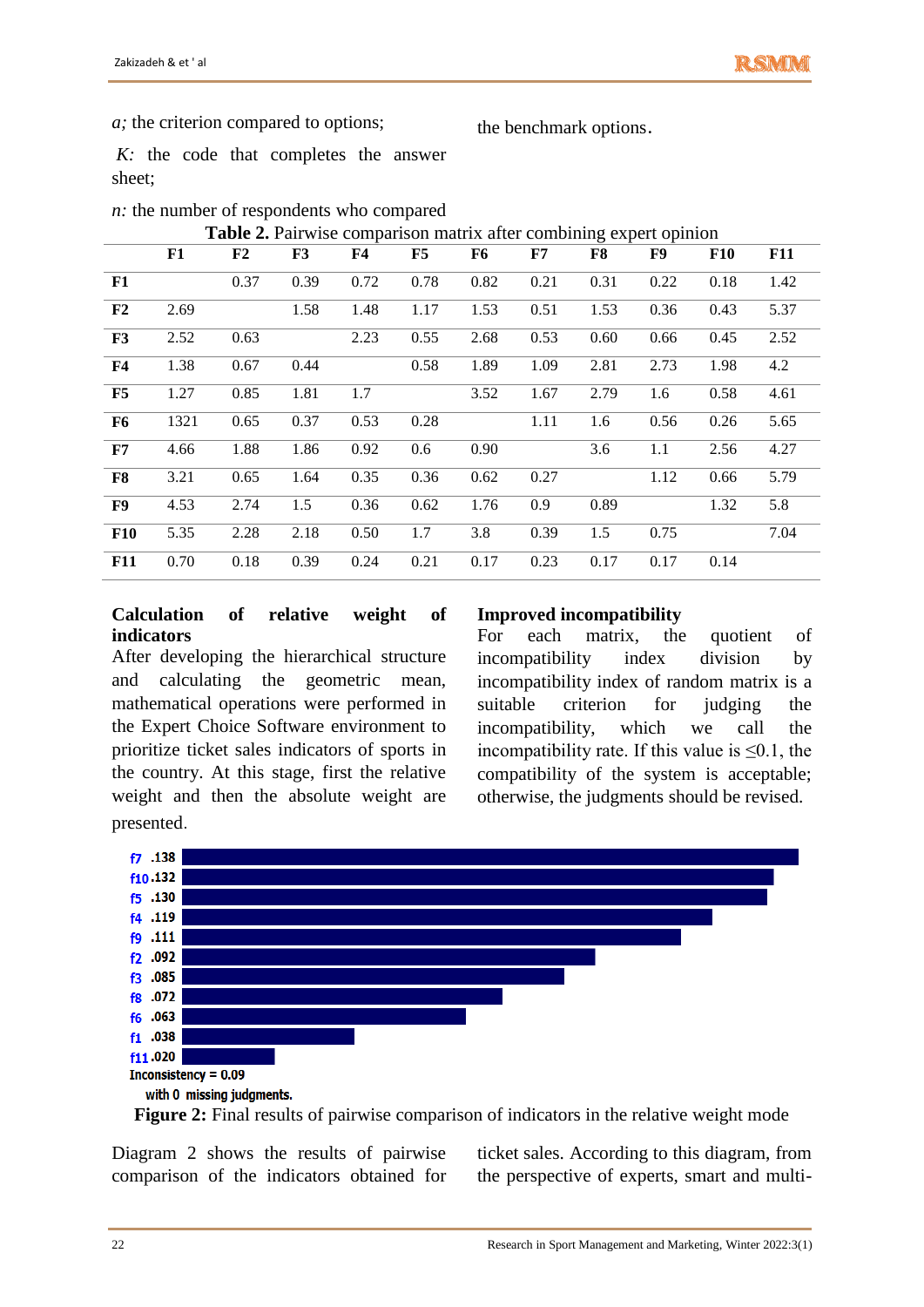purpose ticket index with a relative weight of 0.138 was in the first place; internet ticket with a weight of 0.132 in the second place; flexible packages with a relative weight of 0.13 in the third place; marketing research with relative weight of 0.119 in fourth place; mobile advertising and sales with relative weight of 0.111 in fifth place; automatic ticket with relative weight of 0.092 in sixth place; fan package with relative weight of 0.085 in seventh place; pre-sale of tickets with a relative weight of 0.072 in eighth place; quota control and instant processing

with relative weight of 0.063 in ninth place; outsourcing with a relative weight of 0.038 in tenth place; and ticket counters with a relative weight of 0.020 in eleventh place. Moreover, considering the fact that the incompatibility rate is  $\langle 0.1$ , it can be said that the compatibility is at a desirable level. Finally, by combining the weights of indicators, the integration operation is performed, and Diagram 3 shows the integration operation in the absolute weight mode.





#### **Qualitative findings**

Regarding the qualitative results with respect to sporting events and ticket sales in selected countries, the following findings were obtained, and each method along with economic estimates is described in Table 3.

It is worth mentioning that the methods of the selected countries in this study have

been adopted due to the situation of that country as well as the existing environmental and economic conditions, and the researcher tries to take advantage of the outcome of this study based on the conditions and characteristics of Iran to present an appropriate method with the highest economic income for the country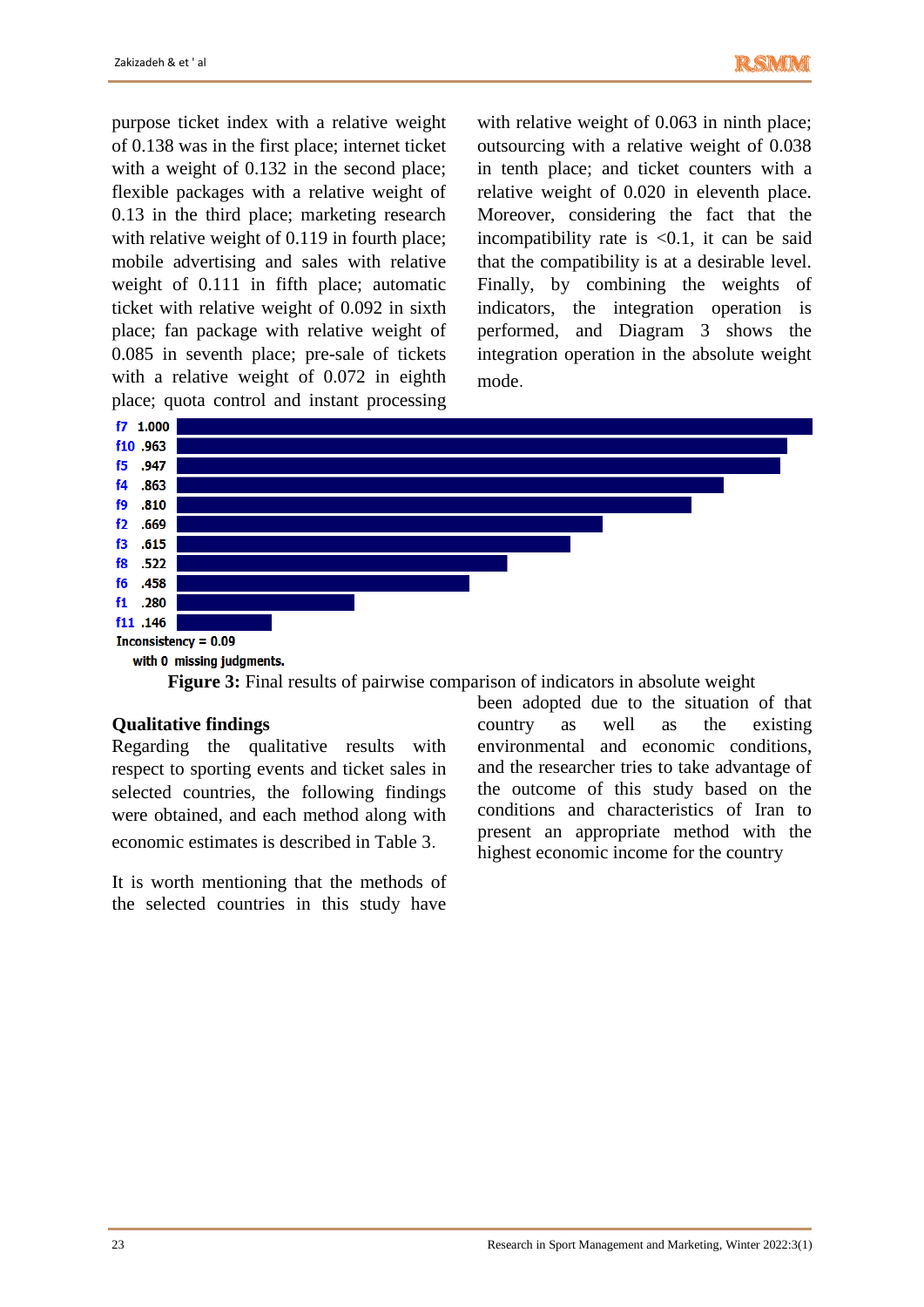| Country                               | <b>Sports event</b>                                                     | <b>Ticket sales method</b>                                                                                                                                   | <b>Economic income</b>                                                                                                                                                                                                                                           |  |  |  |
|---------------------------------------|-------------------------------------------------------------------------|--------------------------------------------------------------------------------------------------------------------------------------------------------------|------------------------------------------------------------------------------------------------------------------------------------------------------------------------------------------------------------------------------------------------------------------|--|--|--|
| <b>Iran</b>                           | Domestic football<br>volleyball<br>and<br>matches                       | Ticket counters - sponsors -<br>online ticket sales                                                                                                          | Long queues - the emergence of black market<br>- low revenue from ticket sales                                                                                                                                                                                   |  |  |  |
| China                                 | 2008<br>Beijing<br><b>Olympic Games</b>                                 | <b>Smart</b><br>and<br>multi-purpose<br>ticket sales (Using Ad Hoc<br>network, RFID)                                                                         | Revenue from TV broadcasting rights - Ticket<br>Advertising<br>sales<br>$\Box$<br>Commercial<br>$\sim$<br>competitions - Preventing the issuance of fake<br>tickets and thus controlling the black market                                                        |  |  |  |
| <b>Australia</b>                      | 2000<br>Sydney<br>Olympics                                              | Marketing<br>research<br>and<br>ticket promotion strategies                                                                                                  | Maximizing revenue - Maintaining and<br>improving the positive image of games - New<br>record in percentage of tickets sold                                                                                                                                      |  |  |  |
| Canada                                | 2010<br>Winter<br>Olympics                                              | Ticket<br>sales including<br>$\rm{a}$<br>random lottery in 3 stages<br>(13 October 2008 -6 June<br>2009<br>and 14 November<br>2009)                          | Successful holding of ticket sales and the<br>presence of more spectators - Promotion of<br>financial income - minimizing unauthorized<br>ticket sales                                                                                                           |  |  |  |
| <b>England</b>                        | Various<br>sporting<br>events                                           | Ticket<br>sales including<br>a<br>random lottery in 3 stages                                                                                                 | Earning<br>electronic<br>through<br>money<br>infrastructure                                                                                                                                                                                                      |  |  |  |
| South<br>Korea                        | 17 <sub>th</sub><br>Incheon<br>Asian<br>Games<br>2014                   | outsourcing                                                                                                                                                  | Improving service quality - Focusing on the<br>organization's internal resources - Saving<br>money for the organization - Gaining more<br>competitive advantage - Success in the field<br>of ticket sales, management and proper ticket<br>distribution          |  |  |  |
| <b>Germany</b>                        | Various<br>sporting<br>events                                           | Automatic ticket (ATM0                                                                                                                                       | No need to attend and hire a sales staff -<br>Facilitating ticket purchase at all hours of the<br>day and increasing ticket sales                                                                                                                                |  |  |  |
| <b>Finland</b>                        | Finnish<br>Football<br>League                                           | Normal ticket sales (average<br>ticket price is lower than<br>other countries) - Ticket pre-<br>sale                                                         | Ticket sales and spectator revenue are lower<br>than in other European and Scandinavian<br>leagues - pre-sale increases commitment                                                                                                                               |  |  |  |
| <b>United</b><br>States of<br>America | main<br>4<br>leagues:<br>baseball-<br>basketball-football<br>and hockey | Differential<br>pricing<br>$\blacksquare$<br>Flexible<br>ticket<br>season<br>pricing<br>- Money<br>back<br>guarantee and ticket sales<br>through the website | Offering tickets at different prices and selling<br>tickets - different packages for various tastes -<br>to return<br>ticket money to<br>guarantees<br>dissatisfied consumers<br>$\bar{\phantom{a}}$<br>Internet tickets<br>reduce travel costs and waiting time |  |  |  |
| <b>Turkey</b>                         | Winter<br><b>XXV</b><br>Universiade                                     | Ticket sales system based on<br>quota control and instant<br>processing                                                                                      | Attracting spectators to sports that have a<br>smaller audience or a lower socioeconomic<br>status - enabled selling more than 1 ticket for<br>the same seat at the same event                                                                                   |  |  |  |
| Qatar                                 | Asian Cup 2011                                                          | <b>Buying</b><br>tickets<br>directly<br>through the official website<br>of<br>the<br>Asian<br>Football<br>Confederation                                      | Elimination of counterfeiters - controlling the<br>black market - making money by hosting the<br>${\rm most}$<br>prestigious<br>and<br>money-making<br>international tournaments                                                                                 |  |  |  |

**Table 3.** Qualitative data based on sale method and economic income

• Concerning qualitative findings from the study of ticket sales methods in selected countries on smart and multipurpose digital tickets using Adhak Network at 2008 Beijing Olympics,

security plans against ticket counterfeiting were undertaken by banknote printing Department of Bank of China. This prevented counterfeiters from taking any action, and following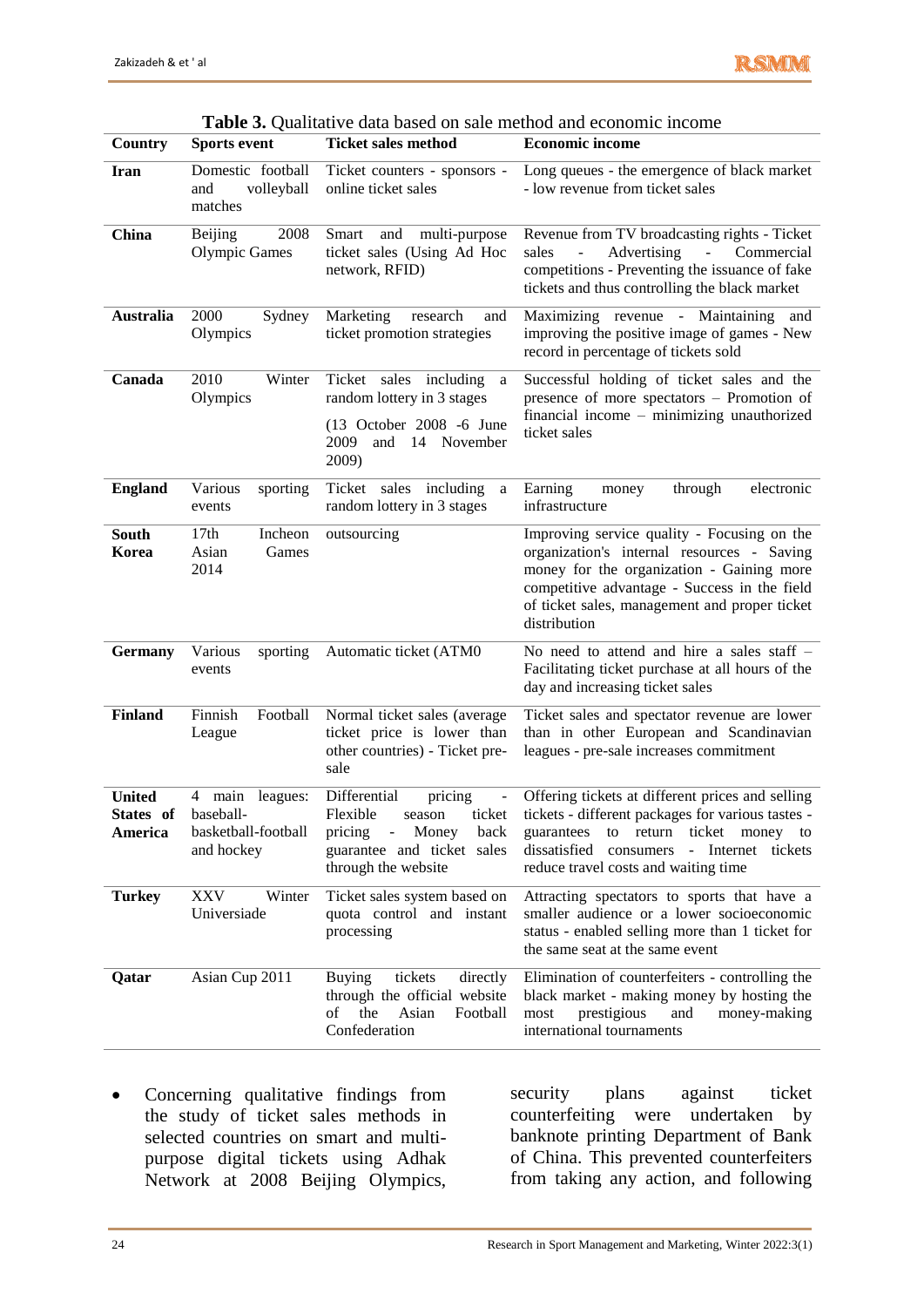such a success in securing spectators, athletes and other participants using RFID system, it was also practiced at Shanghai World Expo and 70,000,000 tickets were sold for this important event. Beijing Olympics was highly attractive to many marketers because it was a good opportunity to influence the world's public mind as well as a way to penetrate China's multibillion dollar market. During this tournament, China hosted 280,000 athletes, referees, reporters from more than 200 countries and nearly 5,000,000 tourists, more than 120,000,0000 domestic travelers, and 7,000,000 spectators who watched this important and international event live (Pradisathaporn et al., 2011).

 A total of 9,600,000 tickets were issued for the 2000 Sydney Olympics. According to the organizing committee of the tournament, ticket sales were one of the most important programs of these games that generated a large income for the organizing committee. Sydney's goal was to gain 600,000,000 Australian dollars in ticket sales, and it is safe to say that ticket sales affect financial success or failure. However, following the failure of ticket sales in the fall of 1991, the Promotion Strategy Committee adopted a promotion strategy with the help of the following private companies: George Peterson Bits Co.; Wool Kat Research Co.; and Media Scape analysis Co. Sydney used six stages of strategy to deliver an effective ticket sales process, combine advertising and direct marketing and create excitement in the community on the importance of attending the Olympics. These six steps were as follows: influencing the thoughts; informing; setting the stage for the display; release; mental freedom; and last minute fever. After this marketing activity, four weeks before the games and during the games, the organizing committee witnessed the sale of more than 1,000,000 tickets (almost 90% of the tickets were given to the people), which was the beginning of a new record in the history of Olympic ticket sales. Finally, 7,208,376 out of 7,644,175 tickets were sold. The organizing committee not only achieved its goal of 600,000,000 dollars but also set a new record for the percentage of tickets sold at Olympics that reached 87.9% of ticket sales (Thamnopoulos & Gargalianos, 2002).

- During 2010 Vancouver Winter Olympics in Canada, after three stages of ticket sales with the help of partners such as Jet set Sport and Visa.ticket.com, the tickets for this phase of the tournament were sold. Half of the tickets cost <100 Canadian dollars and 100,000 tickets were offered for 25 Canadian dollars. The Canadian Olympic Committee's goal was to earn 258,000,000 Canadian dollars, indicating that 96% of the tickets were sold. In terms of outsourcing at 2014 Asian Games in South Korea, we observed intangible economic revenues such as improved service quality, better ticket distribution, and greater competitive advantage. In connection with the sale of tickets through automatic transaction machines in Germany, saving of capital due to the lack of need for the presence of a sales clerk in the sales terminals was noticed.
- Regarding the pre-sale method in Finnish Football League, it can be said that the financial situation of National Football League is relatively weak in Finland; however, football is the most attractive sport in Finland. According to research in the two fields of economics and marketing of Finnish sports, there are factors that affect the attendance of spectators in competitions. These factors include:

- Customer taste

- Economic factors such as ticket price, fan income, unemployment rate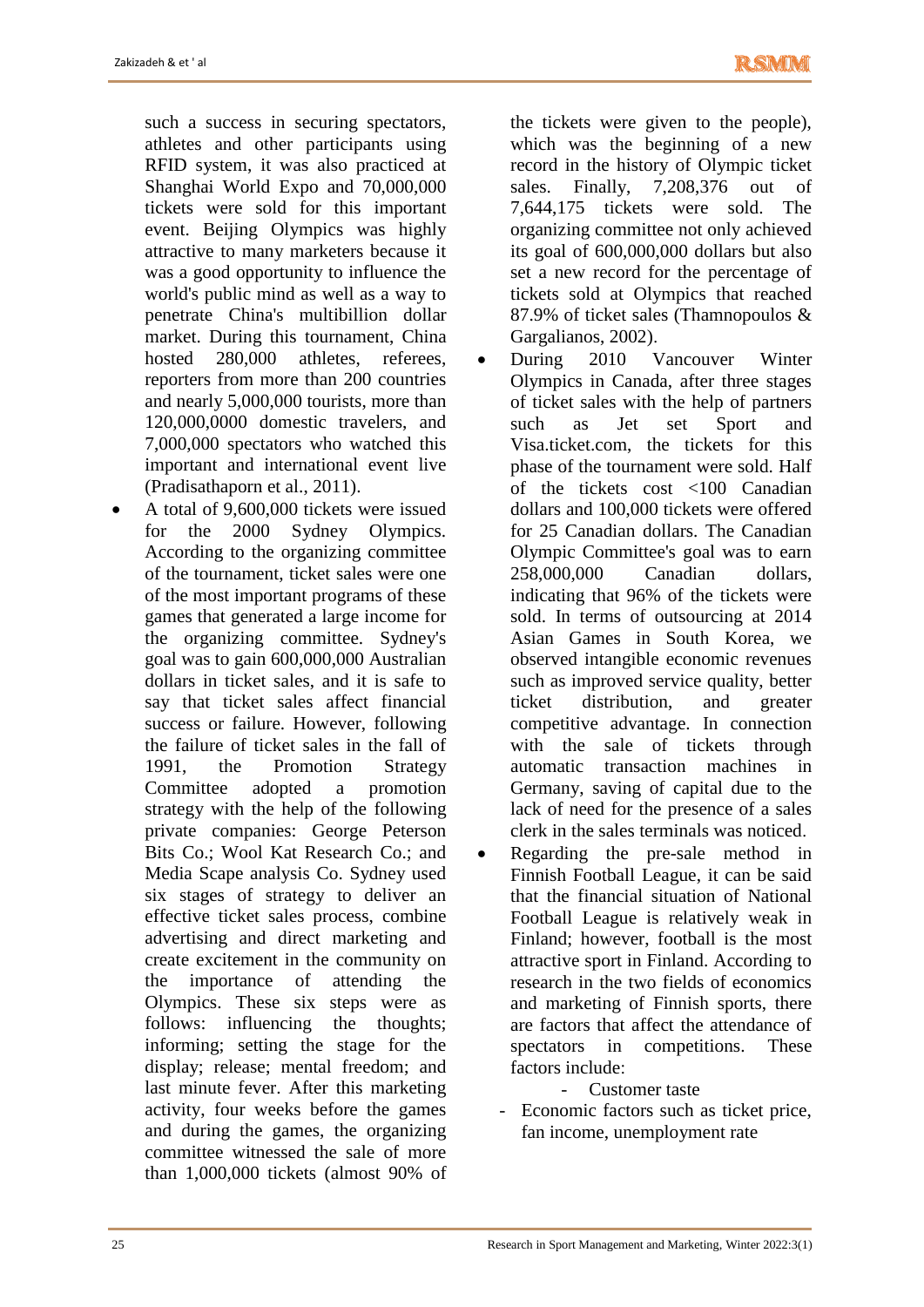- Quality factors such as stadium facilities, weather conditions, ticket pre-sale
- Features of the event such as quality of the competition, uncertainty of income, the importance of derby
- Procurement of facilities such as stadium capacity.

In the mentioned study, officials in the Finnish Football League attempted to increase revenue by pre-selling tickets, while the rate of attendance and ticket sales is still low compared to other European and Scandinavian countries (Iho & Heikkilä, 2010).

- USA experienced a large decline in spectator attendance due to the recession, resulting in a reduction in revenue for sports organizations. Therefore, the four proposed methods, namely differential ticket sales, flexible season package, money back guarantee, and online ticket sales were used for the four main leagues of baseball, football, basketball and handball, which managed to suit different people's tastes and income levels. In addition to tangible economic income, they achieved intangible income such as reduced travel-related costs, waiting times, and research (Howard & Crompton, 2004).
- At XXV Winter Universiade, Turkey sold tickets through quota control and instant processing. This method of selling tickets can be used in art festivals where several disciplines are performed at the same time and in more than one day, especially at mega sporting events in which several simultaneous matches are held in one day. The purpose of this system is to increase the number of spectators who attend the event, and this system is suitable for encouraging people to attend events in places that have a low socio-economic status. This method allows event management to sell more than one ticket for the same seat at the same event. The system helps generate economic revenue for the event, leading to the sale of more tickets and

introducing a new perspective on sports management and economics. The total number of tickets sold at the event was 168,907 (Katkat, 2014).

- With respect to outsourcing process at 2014 Incheon Asian Games, Burden stated that it was important for the organizer in terms of holding the event as well as organization's focus on internal resources, improving service quality and gaining a competitive advantage but that outsourcing has not been as effective economically (Burden Li, 2009).
- Qatar's revenue generation is not due to the special method of selling tickets but because of infrastructure investments and hosting of the most prestigious and money-making international events. Doha has spent 225,000,000,000 US dollars on infrastructure projects. Part of that expenditure will be spent on 2022 FIFA World Cup, 3,000,000,000 on stadiums and 17,000,000,000 on hotels, leading to large economic revenues for Qatar in the future (Kasaus, 2011).

# **Discussion**

According to the qualitative and quantitative data obtained from this research, the smart and multi-purpose ticket selling method is in the first rank in hierarchical analysis with the highest economic revenue statistics. This finding indicates that by using this method, event organizers can achieve good results in economic, security and publicity terms. In 2010, Pradisathaporn reviewed ticket sale methods at 2008 Beijing Olympics and listed digital and multi-purpose ticketing and its benefits.

Internet ticket is in the second rank, and based on qualitative data, the events in which Internet tickets are sold have relatively good income generation. This finding emphasized the results of a research by Talibpour et al. (2013), Chen et al. (2007), Atghia and Zakizadeh (2019). This result indicates that online purchase of sports event tickets is of great importance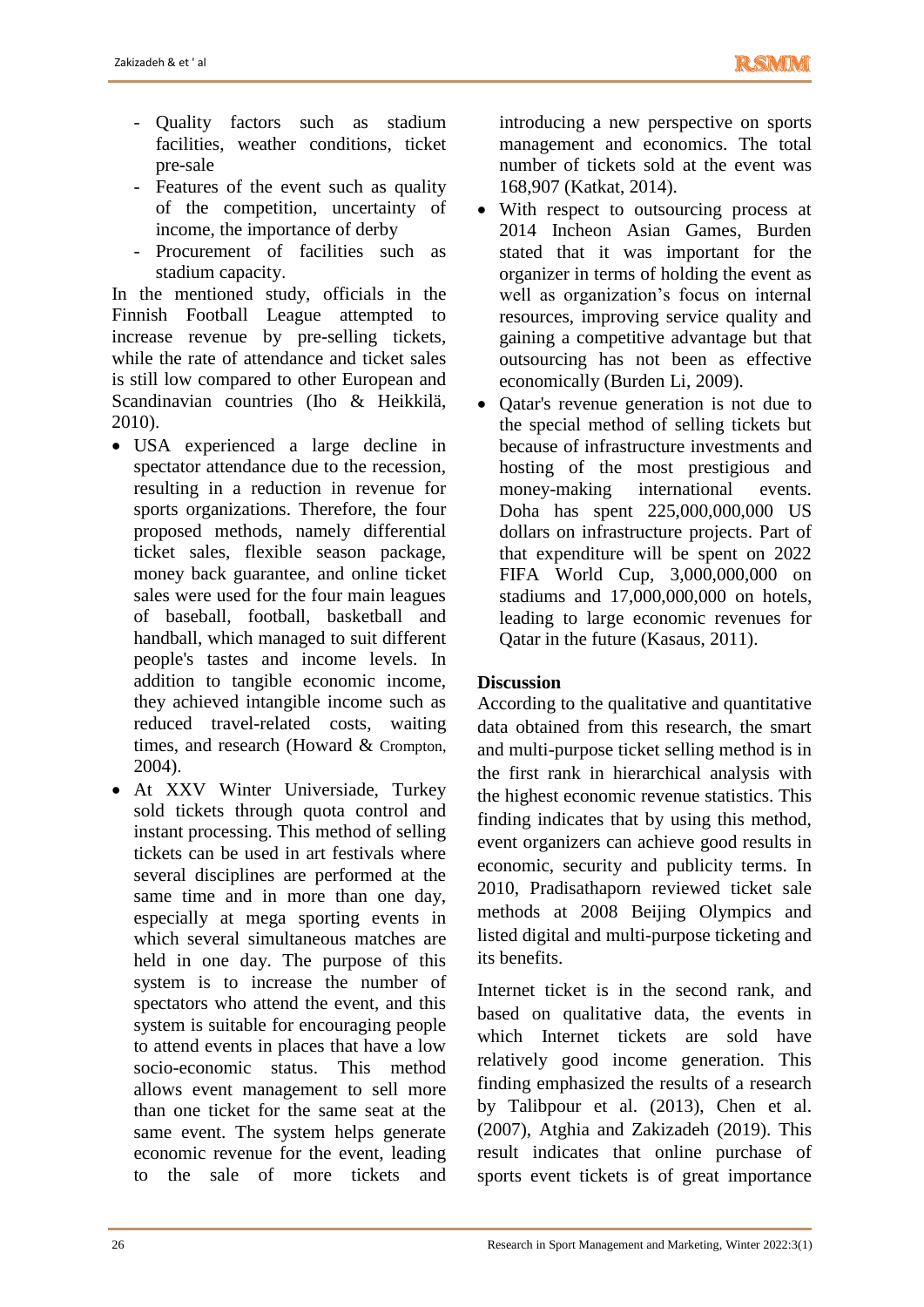among spectators; therefore, web ticketing systems and their infrastructure need to be developed, especially during the COVID-19 epidemic.

Flexible packages were in the third rank, indicating that different groups of people can get the ticket they want depending on various tastes and levels of economic income. Therefore, offering different season packages that is practiced in USA, as well as flexible pricing methods considering the purchasing power of the people can be an important and determining factor in ticket sales (Howard & Crompton, 2004).

Marketing research was in the fourth rank, which was the factor of success at 2000 Sydney Olympics. Thus, it can be said that marketing research can also contribute to development of ticket sales management and economic advancement of sporting events, so that Thamnopoulos and Gargalianos (2002) showed that in spite of initial failures in ticket sales, the organizing committee used marketing research method and achieved good ticket sales, as well as hitting a new record and making 87.9% of ticket sales for this Olympic event.

Mobile advertising and sales is in fifth rank, and ticket sales through this method has not been so profitable. Today, people use smart and up-to-date devices, and they have easy access to sports organizations and events and can easily buy tickets for these events or advertise and support them. Also, this finding confirmed the results of Norouzi et al. (2018) who showed that the advertisement followed by competition time have the greatest impact on the price and consequently income from competition.

Automatic ticket is in the sixth rank, and in fact it provides easy shopping facilities and services but it is not profitable economically. The fan package is in seventh rank. Ticket pre-sale is in the eighth rank among low-income sales methods. Quota

control and instant processing in the ninth rank is most suitable for low socioeconomic levels and may provide the possibility of buying tickets for low-income groups but it cannot be considered as an effective indicator in terms of earnings. Outsourcing is in tenth rank, mostly accounting for intangible economic revenue. Ticket counters are in the eleventh rank from the viewpoint of experts, and this method of ticket sales always leads to the lowest income, long queues, creation of black market, and somehow destroys the economic health of society. It is suggested to use minimum ticket counters to reduce the mentioned problems in ticket sales.

# **Conclusion**

It is suggested that the country's sports officials, sports federations and organizers of sports events should consider the current situation in the country and take advantage of the findings of this study in an attempt to choose the most appropriate method to sell tickets, so that they can achieve good ticket sales and increase the number of spectators for sporting events, as well as generating revenue for the sports industry economically

# **Acknowledgement**

The authors declare no conflicts of interest in this work.

# **References**

- 1. Agha, N., & Taks, M. (2015). A theoretical comparison of the economic impact of large and small events.
- 2. Asgarian, F., Faraji Dana, A., Goodarzi, M., Jafari, A. (2006). Study of the economic situation of Iran's sports industry in 1998 and 2001. Harakat, 24, 25-43.
- 3. Atghia, N., & Zaki Zadeh, L. (2019). A Comparative Study of Ticket Sales Management in Sport Mega Events and Offering a Model in Iran. Research in sport Management, 8(8), 75-100.
- 4. Bastani Rad, H., Hosseini, SA., & Seirafi, H. (2007). History of Iranian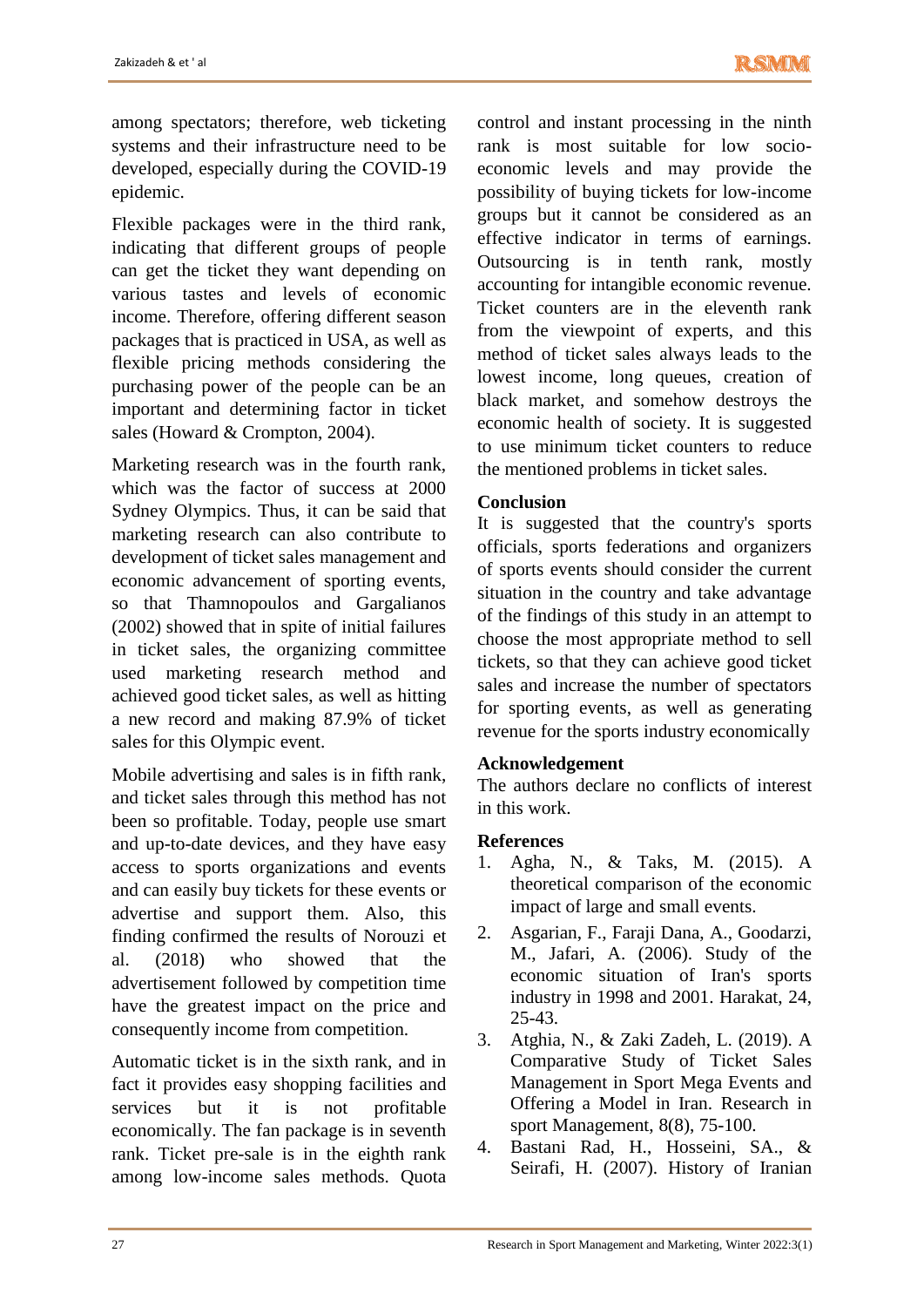Sports. Tehran: National Olympic Committee Publications.

- 5. Benar, N. (2016). A qualitative study of the development of dimensions of attracting and maintaining the presence of spectators in Iranian women's volleyball by NVIVO method. Applied Research Quarterly in Sports Management, 4(16), 97-111.
- 6. Burden, W., & Li, M. (2009). Minor League Baseball: Exploring the growing interest in outsourced sport marketing. Sport Marketing Quarterly, 18(3), 139.
- 7. Chen, F. C. (2007). Passenger use intentions for electronic tickets on international flights. Journal of Air Transport Management, 13, 110–115.
- 8. Coates, D., & Humphreys, B. R. (2007). Ticket prices, concessions and attendance at professional sporting events. International Journal of Sport Finance, 2(3), 161.
- 9. Downward, P., Dawson, A., & Dejonghe, T. (2009). Economics of sport: theory, evidence and policy.
- 10. Feizi, S., Hamidi, M., Razavi, S., & Andam, R. (2019). Ticketing Management: Analysis of factors affecting ticketing of Iran's premier football league. Sport Management and Development, 8(4), 88-104.
- 11. Howard, D. R., & Crompton, J. L. (2004). Tactics used by sports organizations in the United States to increase ticket sales. Managing Leisure, 9(2), 87–95.
- 12. Iho, A., & Heikkilä, J. (2010). Impact of advance ticket sales on attendance in the Finnish football league. Journal of Sports Economics, 11(2), 214-226.
- 13. Izadi, B., & Deylami, H. (2015). Investigating the factors affecting customers' orientation towards attending sports events. Case study: students of Shushtar universities. Journal of Sport Management and Motor Behavior, 11(21), 37-48.
- 14. Karami, Sh., & Ali Beigi, A. H. (2014). Identification and prioritization of factors affecting the development of agricultural production facilities. Journal of Cooperatives and Agriculture, third year, 10.
- 15. Kasaus, M. (2011). Study of the actions of the small Arab countries of the Persian Gulf in using sports as a diplomatic tool. Report of the Fars News Agency's public diplomacy and soft war correspondent, "World Crunch" website.
- 16. Katkat, D. (2014). Real-time Quotacontrolled Ticketing System (RQTS) in Sports Organizations. Procedia-Social and Behavioral Sciences, 116, 3940- 3946.
- 17. Kim, S., Yu, H. Y., & Lee, H. W. (2021). Motivational determinants of digital ticketing: the mediating effect of service satisfaction and the moderating effect of psychological discomfort. International Journal of Sports Marketing and Sponsorship.
- 18. Kim, Y. K., & Trail, G. (2010). Constraints and motivators: A new model to explain sport consumer behavior. Journal of Sport Management, 24(2), 190-210.
- 19. Naqdi, Y., Kaghzian, S., & Afsharpi, A. (2013). Analysis of economic factors affecting the income of football clubs (selected clubs in the world). Tehran Bi-Quarterly Journal of Sports Management and Development
- 20. Norouzi, M., Memari, Z., & Askarifar, K. (2018). Optimal Revenue Policy based on Ticket Price Using System Dynamics Approach: Case Study Iran Football Premier League. Journal of Economic Research (Tahghighat- E-Eghtesadi), 53(1), 209-224.
- 21. Nugraha, A., Daniel, D. R., & Utama, A. A. G. S. (2021). Improving multisport event ticketing accounting information system design through implementing RFID and blockchain